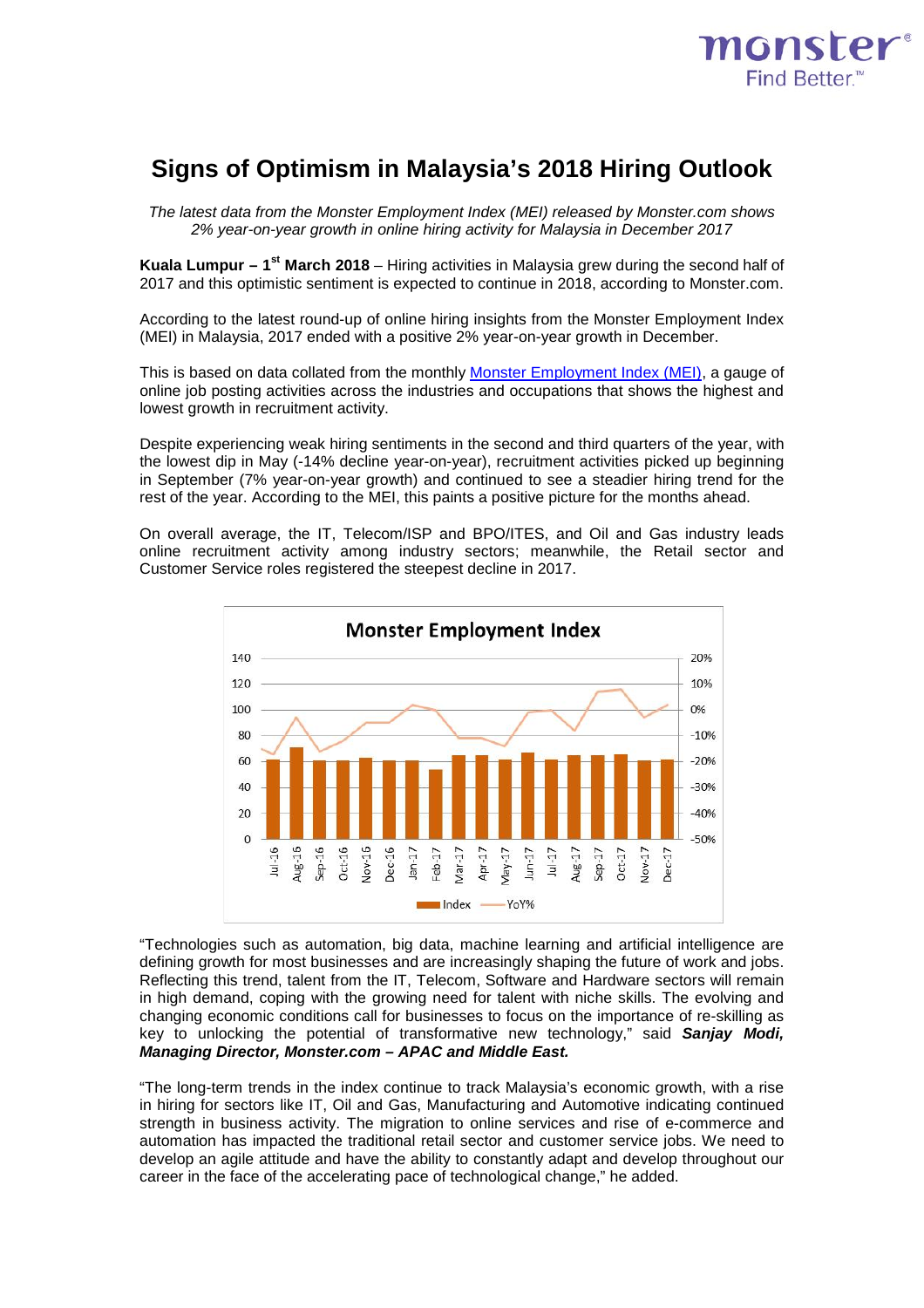

### **Malaysia's IT sector to retain growth trend in 2018**

2017 has been a tremendous year for Malaysia's IT sector and fared the best when compared to other sectors with a recorded 12 consecutive months of positive annual growth – as digital transformation takes priority in companies' strategic plans. Compared to the overall year-on-year average decline of -12% in 2016, the industry has seen a sharp hiring rebound with 23% year-on-year average growth in 2017.

The sector kicked-off strongly with 36% year-on-year growth in online hiring activity in January, seeing its steepest growth in October at 41% year-on-year, before ending the year on a high note with 20% annual growth in December.

### **A positive growth outlook for online hiring in the BFSI sector in 2018**

Online hiring in the BFSI sector has also been stable over the last 12 months for the country. The MEI recorded an 11% year-on-year growth in online hiring in January, seeing its sharpest growth in February at 13% year-on-year.

In line with overall online recruitment activity in Malaysia, March to May 2017 saw a slowdown in the pace of hiring activity, but as of December 2017, the industry witnessed a marginal 1% year-on-year growth in hiring activity.

## **Hiring sentiment for advertising and marketing likely to remain weak in 2018**

2017 was a sluggish year for the Marketing and Advertising industry in terms of growth in employment, as the sector faced 12 consecutive declines in the last 12 months. The media landscape has become increasingly complex, and the growing importance of digital communications coupled with the rise of automation and big data to drive business plans has seen some companies bringing these marketing services in-house.

As per Malaysia's MEI, the average annual decline for the sector was -14%, seeing the steepest decline in November at -19% year-on-year. In December, the industry recorded - 18% year-on-year decline in online hiring.

## **Continuous decline in online hiring sentiment across HR and Admin roles in 2017**

Hiring sentiment for HR and Admin roles have continued on a downward trend in 2017 with another 12 consecutive months of decline in online recruitment since 2016. Online hiring activity reported a decline starting January (-3%) and recorded the steepest dip in December (-14% year-on-year).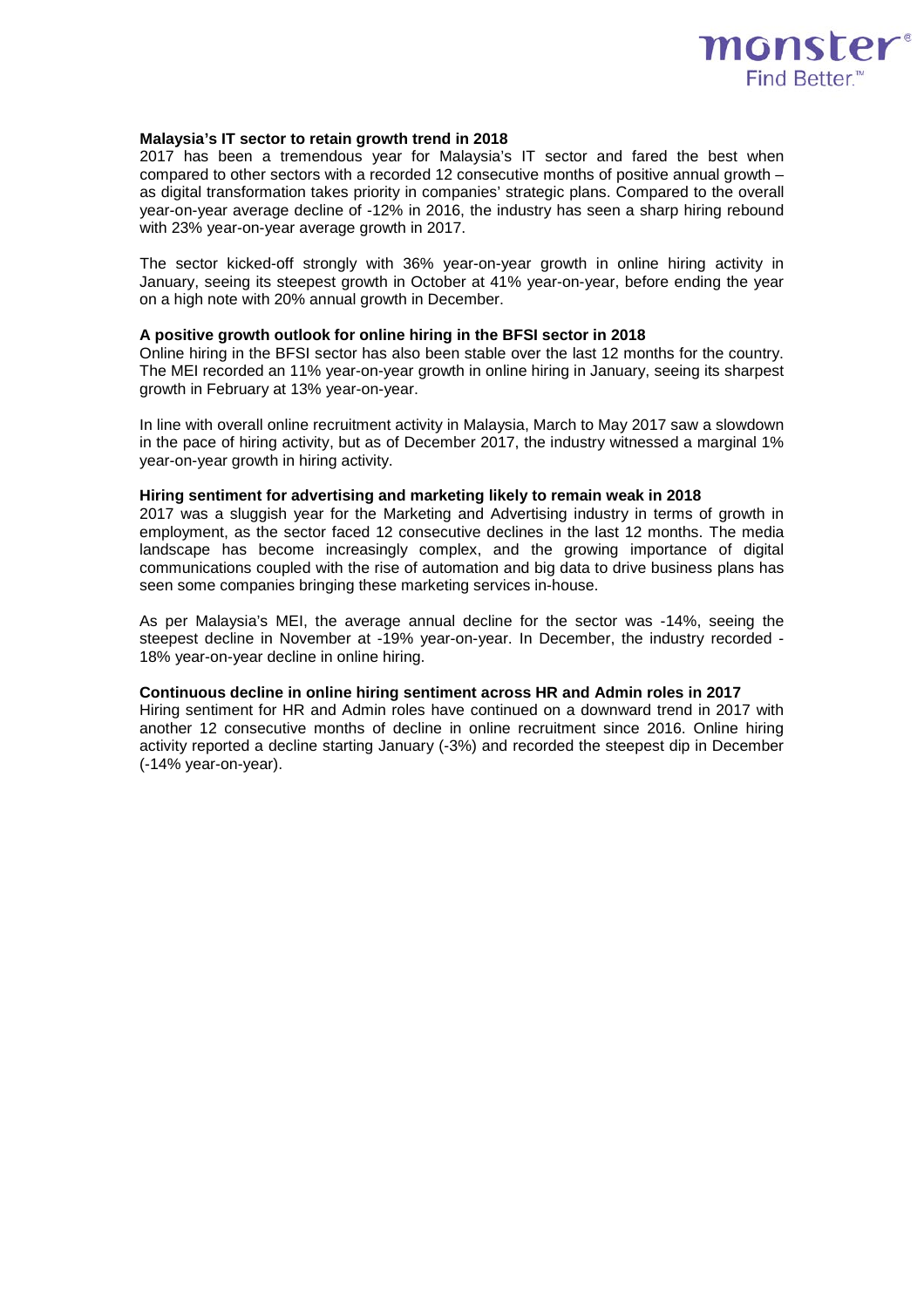

# **Please see below for the latest online hiring data from MEI Malaysia:**

## **Monster Employment Index Malaysia results for the past 18 months are as follows:**

| Jul<br>16 | Aua<br>16 | Sep<br>16 | Oct<br>16 | Nov<br>16 | Dec<br>16 | Jan<br>$\overline{1}$ | Feb<br>$\overline{a}$ | Mar<br>. – | Apr | May<br>េ | Jun<br>$\overline{ }$ | Jul<br>$\overline{ }$<br>. . | Aug<br>$\overline{A}$ | Sep<br>$\rightarrow$ | Oct | Nov<br>$\overline{ }$ | <b>Dec</b><br>$\rightarrow$ | $\mathbf{V}_{\text{-O}}$ |
|-----------|-----------|-----------|-----------|-----------|-----------|-----------------------|-----------------------|------------|-----|----------|-----------------------|------------------------------|-----------------------|----------------------|-----|-----------------------|-----------------------------|--------------------------|
| 62        |           | 61        | 61        | 63        | 61        | 61                    | 54                    | 65         | 65  | 62       | 67                    | 62                           | 65                    | 65                   | 66  | 61                    | 62                          | 2%                       |

| <b>Year-over-year Growth</b>                                   | Dec<br>16 | Dec.<br>17 | % Growth<br>$Y$ -o- $Y$ | <b>Dec</b><br><b>Year-over-year Growth</b>                                    |    | Dec<br>17 | % Grov<br>$Y - 0 - Y$ |
|----------------------------------------------------------------|-----------|------------|-------------------------|-------------------------------------------------------------------------------|----|-----------|-----------------------|
| Oil and Gas                                                    | 68        | 91         | 34%                     | <b>BFSI</b>                                                                   | 68 | 69        | 1%                    |
| IT, Telecom/ISP and BPO/ITES                                   | 83        | 100        | 20%                     | Engineering, Construction and<br><b>Real Estate</b>                           | 64 | 63        | $-2%$                 |
| Logistic, Courier/ Freight/<br>Transportation, Shipping/Marine | 55        | 60         | 9%                      | Advertising, Market Research,<br>Public Relations, Media and<br>Entertainment | 73 | 60        | $-18%$                |
| Hospitality                                                    | 58        | 61         | 5%                      | Retail                                                                        | 65 | 43        | $-34%$                |

## **Top Growth Industries Lowest Growth Industries**

| Growth<br>Y-o-Y | <b>Year-over-year Growth</b>                                                  | Dec<br>16 | Dec<br>17 | % Growth<br>$Y - 0 - Y$ |
|-----------------|-------------------------------------------------------------------------------|-----------|-----------|-------------------------|
| 34%             | <b>BFSI</b>                                                                   | 68        | 69        | 1%                      |
| 20%             | Engineering, Construction and<br><b>Real Estate</b>                           | 64        | 63        | $-2%$                   |
| 9%              | Advertising, Market Research,<br>Public Relations, Media and<br>Entertainment | 73        | 60        | -18%                    |
| 5%              | Retail                                                                        | 65        | 43        | $-34%$                  |

| <b>Year-over-year Growth</b>            | Dec<br>16 | Dec.<br>17 | % Growth<br>$Y - 0 - Y$ | Year-over-year Growth      | <b>Dec</b><br>16 | Dec.<br>17 |  |
|-----------------------------------------|-----------|------------|-------------------------|----------------------------|------------------|------------|--|
| Software, Hardware, Telecom             | 50        | 70         | 40%                     | Hospitality & Travel       | 38               | 36         |  |
| Engineering /Production, Real<br>Estate | 64        | 68         | 6%                      | Marketing & Communications | 87               | 81         |  |
| Purchase/ Logistics/ Supply Chain       | 67        | 70         | 4%                      | HR & Admin                 | 66               | 57         |  |
| Sales & Business Development            | 83        | 84         | 1%                      | <b>Customer Service</b>    | 38               | 21         |  |

## **Top Growth Occupations Lowest Growth Occupations**

| Growth<br>Y-o-Y | Year-over-year Growth      | Dec<br>16 | Dec<br>17 | % Growth<br>Y-o-Y |
|-----------------|----------------------------|-----------|-----------|-------------------|
| 40%             | Hospitality & Travel       | 38        | 36        | $-5%$             |
| 6%              | Marketing & Communications | 87        | 81        | $-7%$             |
| 4%              | HR & Admin                 | 66        | 57        | $-14%$            |
| 1%              | <b>Customer Service</b>    | 38        | 21        | -45%              |

# **By Industry**

|                                                                                  | 2016 |     |     |     |     |     |     | 2017 |     |     |     |            |            |
|----------------------------------------------------------------------------------|------|-----|-----|-----|-----|-----|-----|------|-----|-----|-----|------------|------------|
|                                                                                  | Dec  | Jan | Feb | Mar | Apr | May | Jun | Jul  | Aug | Sep | Oct | <b>Nov</b> | <b>Dec</b> |
| IT, Telecom/ISP and<br><b>BPO/ITES</b>                                           | 83   | 80  | 64  | 86  | 87  | 87  | 100 | 92   | 92  | 95  | 99  | 93         | 100        |
| <b>Engineering, Construction</b><br>and Real Estate                              | 64   | 65  | 63  | 75  | 71  | 69  | 69  | 64   | 67  | 67  | 69  | 63         | 63         |
| <b>BFSI</b>                                                                      | 68   | 81  | 71  | 88  | 86  | 82  | 85  | 75   | 78  | 75  | 76  | 69         | 69         |
| Production/Manufacturing,<br><b>Automotive and Ancillary</b>                     | 86   | 88  | 87  | 93  | 93  | 94  | 93  | 89   | 91  | 92  | 92  | 91         | 90         |
| Oil and Gas                                                                      | 68   | 66  | 66  | 71  | 82  | 78  | 87  | 83   | 87  | 86  | 87  | 89         | 91         |
| <b>Hospitality</b>                                                               | 58   | 55  | 53  | 59  | 59  | 55  | 58  | 60   | 64  | 64  | 62  | 65         | 61         |
| <b>Retail</b>                                                                    | 65   | 60  | 42  | 57  | 59  | 59  | 64  | 54   | 54  | 52  | 50  | 42         | 43         |
| Logistic, Courier/ Freight/<br><b>Transportation, Shipping/</b><br><b>Marine</b> | 55   | 60  | 47  | 69  | 69  | 67  | 76  | 66   | 72  | 63  | 72  | 65         | 60         |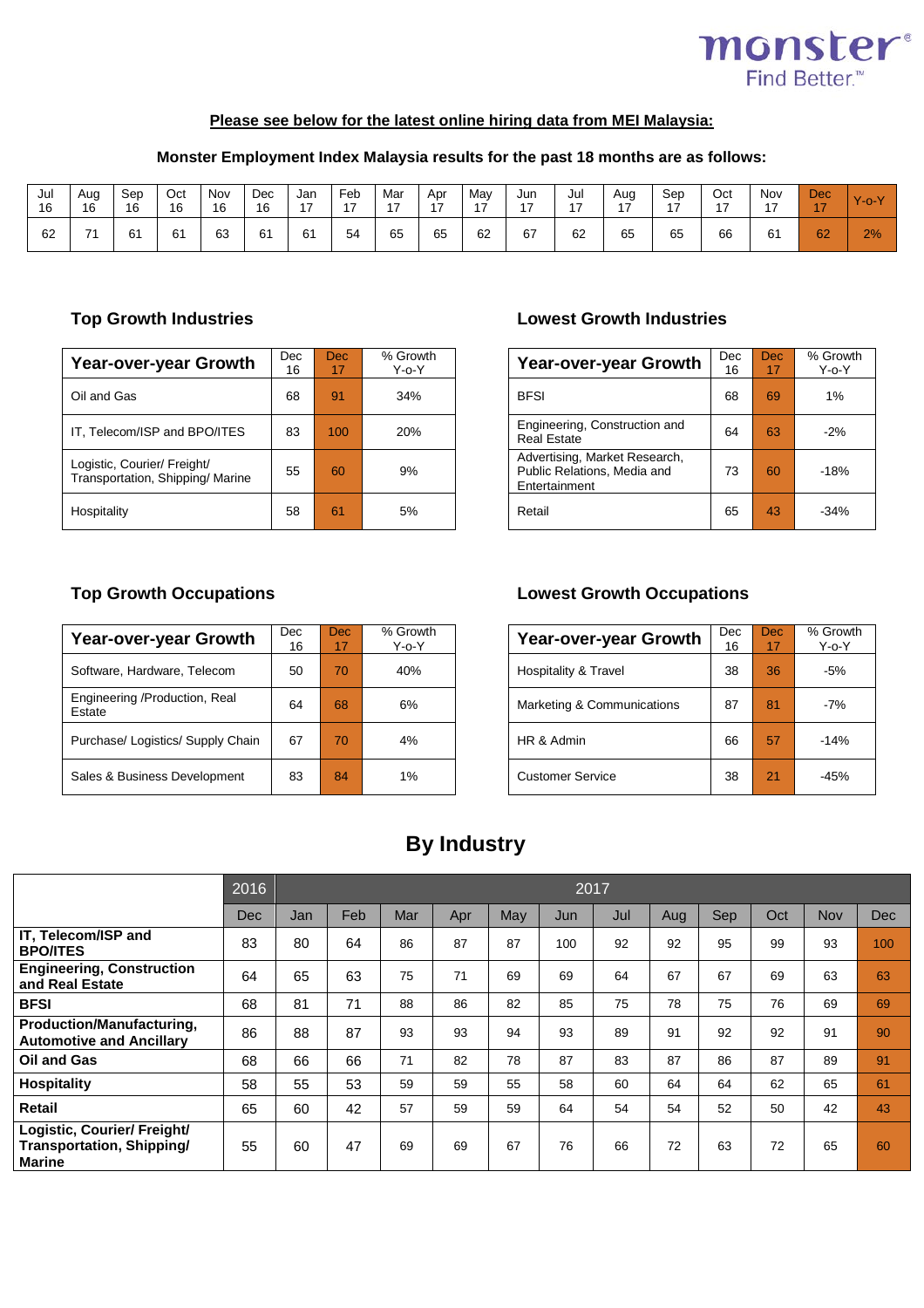**monster**<sup>®</sup> Find Better<sup>™</sup>

| <b>Advertising, Market</b>            |                                |    |    |    |    |          |    |             |              |    |              |    |    |
|---------------------------------------|--------------------------------|----|----|----|----|----------|----|-------------|--------------|----|--------------|----|----|
| <b>Public Relations,</b><br>Research. | $\overline{\phantom{a}}$<br>ن∵ | 70 | 58 | 69 | 66 | คว<br>υJ | 67 | $\sim$<br>6 | $\sim$<br>ხა | 62 | $\sim$<br>ΟZ | 59 | 60 |
| <b>Nedia and Entertainment</b>        |                                |    |    |    |    |          |    |             |              |    |              |    |    |

# **By Occupations**

|                                                       | 2016       |     | 2017 |     |     |     |     |     |     |     |     |            |            |  |
|-------------------------------------------------------|------------|-----|------|-----|-----|-----|-----|-----|-----|-----|-----|------------|------------|--|
|                                                       | <b>Dec</b> | Jan | Feb  | Mar | Apr | May | Jun | Jul | Aug | Sep | Oct | <b>Nov</b> | <b>Dec</b> |  |
| Software, Hardware,<br><b>Telecom</b>                 | 50         | 44  | 35   | 57  | 59  | 50  | 65  | 56  | 59  | 60  | 69  | 65         | 70         |  |
| <b>Finance &amp; Accounts</b>                         | 70         | 71  | 68   | 79  | 78  | 74  | 79  | 73  | 75  | 73  | 74  | 69         | 70         |  |
| <b>Sales &amp; Business</b><br><b>Development</b>     | 83         | 84  | 63   | 83  | 86  | 84  | 91  | 84  | 87  | 88  | 88  | 82         | 84         |  |
| <b>Customer Service</b>                               | 38         | 31  | 23   | 32  | 31  | 27  | 30  | 27  | 24  | 22  | 24  | 18         | 21         |  |
| <b>Marketing &amp;</b><br><b>Communications</b>       | 87         | 85  | 77   | 84  | 83  | 81  | 83  | 80  | 81  | 82  | 82  | 80         | 81         |  |
| HR & Admin                                            | 66         | 63  | 57   | 65  | 64  | 62  | 66  | 62  | 64  | 61  | 62  | 59         | 57         |  |
| <b>Engineering /Production,</b><br><b>Real Estate</b> | 64         | 66  | 67   | 74  | 71  | 68  | 73  | 68  | 71  | 71  | 73  | 67         | 68         |  |
| <b>Hospitality &amp; Travel</b>                       | 38         | 34  | 31   | 47  | 42  | 35  | 42  | 43  | 39  | 45  | 46  | 41         | 36         |  |
| <b>Purchase/ Logistics/ Supply</b><br>Chain           | 67         | 70  | 61   | 74  | 73  | 71  | 78  | 73  | 77  | 72  | 76  | 70         | 70         |  |

## **About the Monster Employment Index**

Launched in May 2014 with data collected since January 2011, the Monster Employment Index is a broad and comprehensive monthly analysis of online job posting activity in Malaysia conducted by Monster Malaysia Based on a real-time review of millions of employer job opportunities culled from a large, representative selection of online career outlets, including Monster Malaysia the Monster Employment Index presents a snapshot of employer online recruitment activity nationwide. Monster has taken due care in compiling and processing the data available from various sources for Monster Employment Index, but does not guarantee the accuracy, adequacy or completeness of any information and is not responsible for any errors or omissions or action / decision taken or for the results obtained from the use of such information.

## **About Monster APAC & Gulf**

Monster, for more than 20 years, is a leading online career and recruitment resource and with its cutting-edge technology provides relevant profiles to employers and relevant jobs to jobseekers across industry verticals, experience levels and geographies. Monster today has more than 200 million people registered on the Monster Worldwide network, and with operations in more than 40 countries, provides the widest and most sophisticated job seeking, career management, recruitment and talent management capabilities.

Monster in APAC & Gulf started its operations with India, in 2001 and has operations across India, Singapore, Malaysia, Philippines, Hong Kong, Vietnam, Thailand, Indonesia, UAE and Kingdom of Saudi Arabia. In India it is headquartered in Hyderabad, and has presence in 10 other cities of India viz., Mumbai, Delhi, Bangalore, Chennai, Pune, Kolkata, Ahmedabad, Baroda, Chandigarh, and Cochin. Monster Mobile App in India was voted Product of the Year in 2016 under the 'Mobile App Job' category in a survey of over 18000 people by Nielsen. Monster.com in India was also voted Product of the Year in 2015 and back in 2014, mPower Search was voted Product of the Year as well. The Indian Air Force Placement Cell (IAFPC) selected Monster India for a collaboration to provide a robust platform to assist retired and shortly retiring Air Warriors seek suitable second career opportunities in the corporate world. Monster also initiated 'Rozgarduniya.com' - a job portal exclusively for jobseekers in